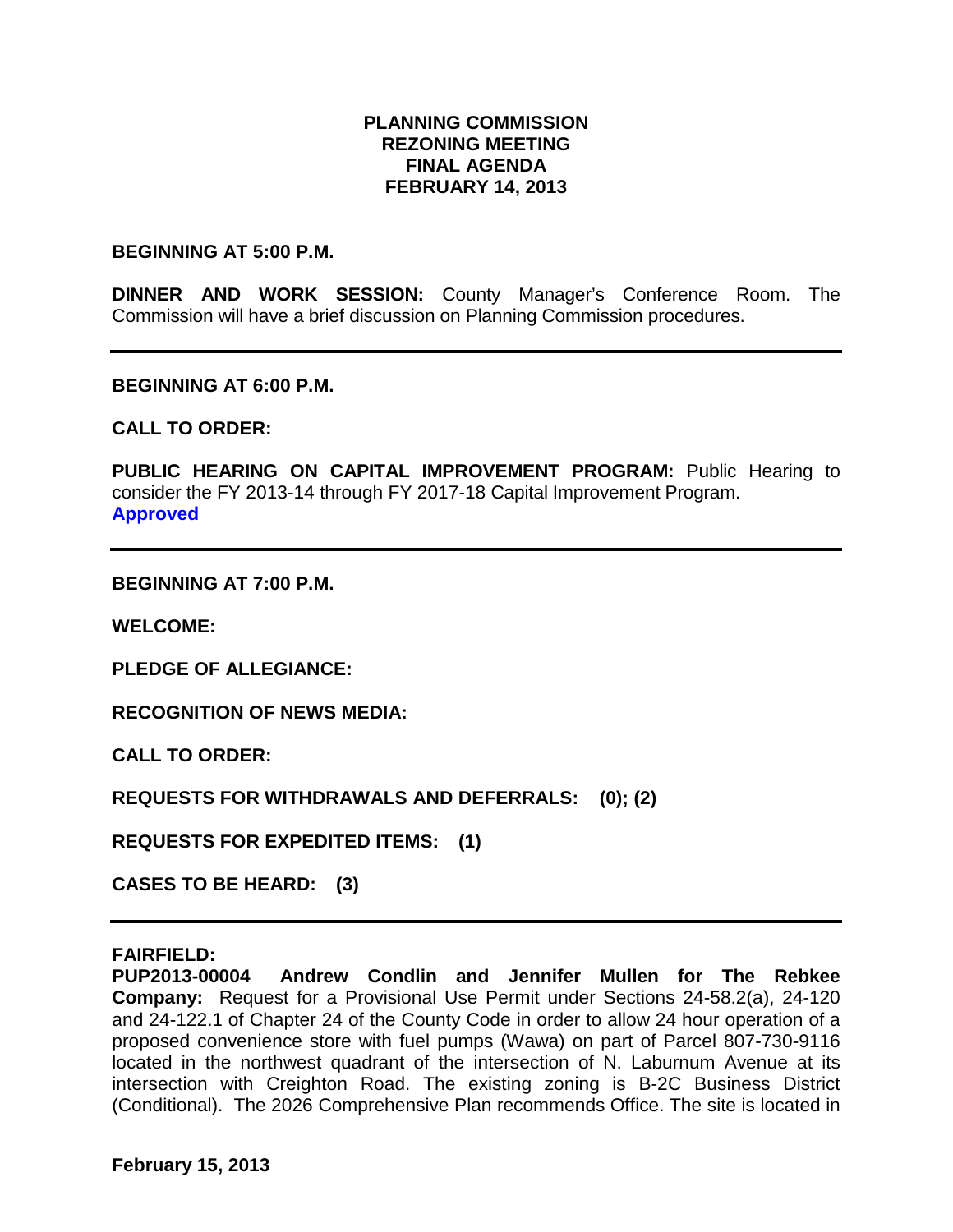the Airport Safety Overlay District. **Staff – Lisa Blankinship (Deferral Requested to the March 14, 2013 Meeting) Deferred to the April 11, 2013 Meeting**

### **THREE CHOPT:**

## *Deferred from the January 10, 2013 Meeting.*

**REZ2013-00001 Danielle Kenny:** Request to amend proffered conditions accepted with Rezoning Case C-4C-99 on Parcel 747-766-4732 located on the west line of Sadler Road approximately 165' south of its intersection with Sadler Green Place. The applicant proposes to amend Proffer 4 related to density. The existing zoning is R-3AC One-Family Residence District (Conditional). The 2026 Comprehensive Plan recommends Suburban Residential 2, density should not exceed 3.4 units per acre. **Staff – Lisa Blankinship (Expedited Agenda Requested)**

**Recommended for Approval**

## **TUCKAHOE:**

None.

#### **BROOKLAND:**

**PUP2013-00002 Ryan Ritterskamp for Chipotle Mexican Grill, Inc.:** Request for a Provisional Use Permit under Sections 24-58.2(d), 24-120 and 24-122.1 of Chapter 24 of the County Code in order to allow outdoor dining for a proposed restaurant (Chipotle) on Parcel 769-757-0921 located on the north line of Staples Mill Road (U.S. Route 33) approximately 965' northwest of its intersection with Old Staples Mill Road. The existing zoning is B-2C Business District (Conditional). The 2026 Comprehensive Plan recommends Commercial Concentration. **Staff – Livingston Lewis Recommended for Approval**

**REZ2013-00003 James W. Theobald for GGC Associates, LLC:** Request to conditionally rezone from B-1 Business District to B-2C Business District (Conditional) Parcels 774-740-7574,-7856, and -8370 containing 1.351 acres and from B-2 Business District to B-2C Business District (Conditional) Parcel 774-740-8236 containing .807 acres, all located in the southeast quadrant of the intersection of Staples Mill Road (U. S. Route 33) and Bethlehem Road. The applicant proposes a convenience store with fuel pumps. The uses will be controlled by zoning ordinance regulations and proffered conditions. The 2026 Comprehensive Plan recommends Light Industry. The site is located in the Enterprise Zone. **Staff – Ben Sehl Recommended for Approval**

**PUP2013-00005 James W. Theobald for GGC Associates, LLC:** Request for a Provisional Use Permit under Sections 24-58.2(a), 24-120 and 24-122.1 of Chapter 24 of the County Code in order to allow 24 hour operation of a proposed convenience store with fuel pumps (Wawa) on Parcels 774-740-7574, -7856, -8236, and -8370 located in the southeast quadrant of the intersection of Staples Mill Road (U. S. Route 33) and Bethlehem Road. The existing zoning is B-1 Business District and B-2 Business District.